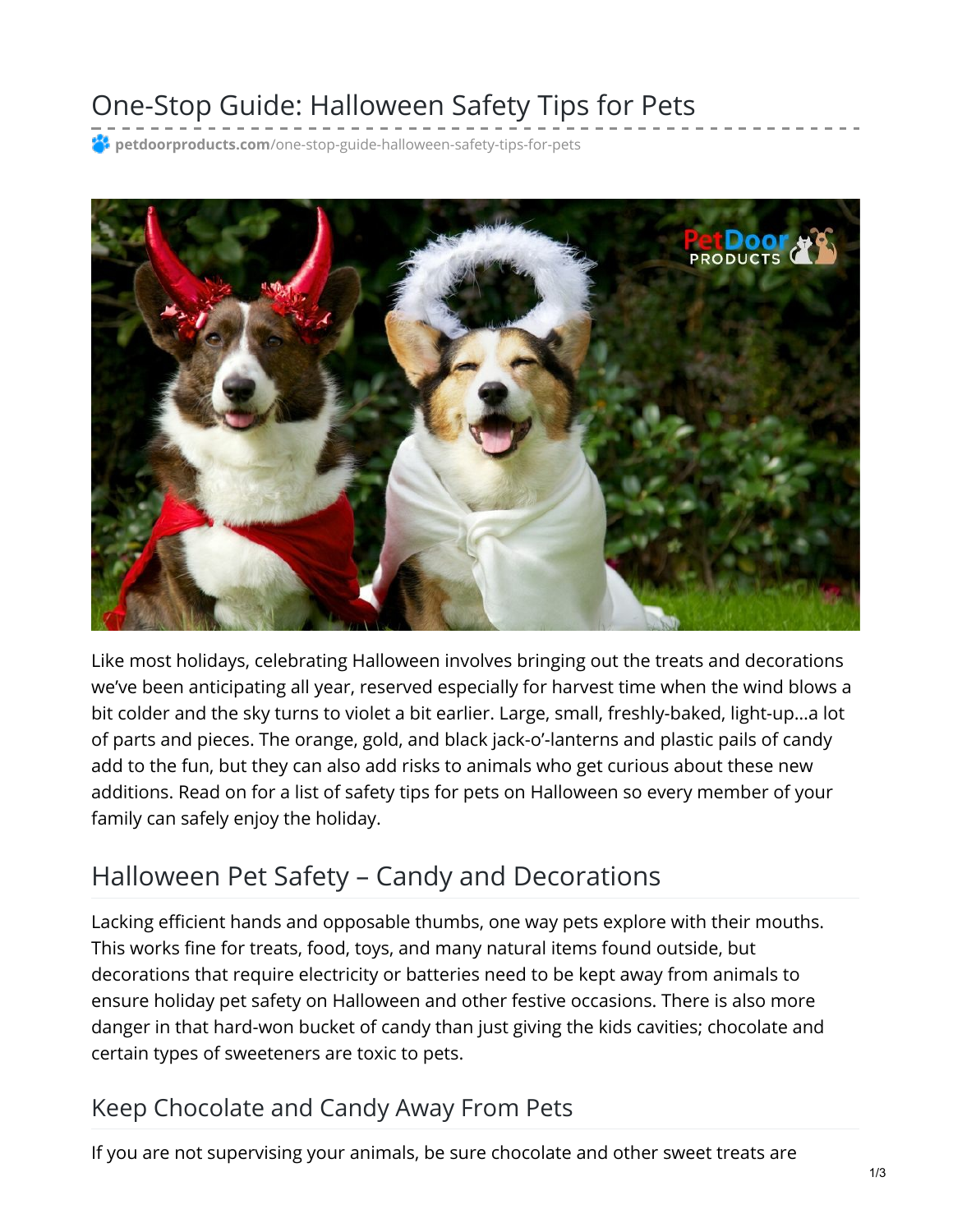securely put away in a place that your dog or cat cannot force their way into. If you find candy missing or suspect your pets have gone trick-or-treating, watch for vomiting, abnormal stool, or even seizures, and bring them to a veterinarian immediately.

## Keep Natural, Plastic, and Electric Decorations Out of Reach

Your pet doesn't understand the threat of electric shock and will be eager to play with strands and strings. Secure these firmly above animals' range, as well as anything with plastic parts that animals could chew off and ingest. Plastic glow sticks with liquid inside can break under persistent chewing, and while they may not be toxic they will still likely cause indigestion. Edible decorations such as dried corn and carved pumpkins can also cause gastrointestinal distress, so add these items to your holiday pet safety checklist.

## Pet Costumes

## Let Your Pet Decide

You know your pet better than anyone else does, but since they can't talk to you about being distressed or annoyed you should look for behavioral cues. If an animal is restricted or irritated by a costume, it isn't worth it. If your pet doesn't seem to mind, you should still stay with them so you can rescue them in case of entanglement or choking. In order to head off any Halloween pet safety issues involving dressing up, give outfits a practice run before the actual holiday.

## Fire Hazards

#### Use Flameless Candles

Your pet will probably be tempted to investigate the flickering light within your jack-o' lantern. Flameless candles come with many benefits, and for pets, in particular, removing the fire factor is much safer. You still don't want your pet biting into battery-powered devices, but you will likely catch them before they can be hurt by the small battery inside.

## Dangers Outside the Home

Halloween, and perhaps April Fool's Day, stand apart from other holidays with their spirit of mischief. Perhaps most important of all holiday safety tips pets will benefit from is to keep them inside on Halloween as there are unfortunately people out there who harm animals. Don't allow pets to roam in fenced-in yards, lock pet [doors](https://petdoorproducts.com/), and don't allow pets near the door while you're opening it to trick-or-treaters.